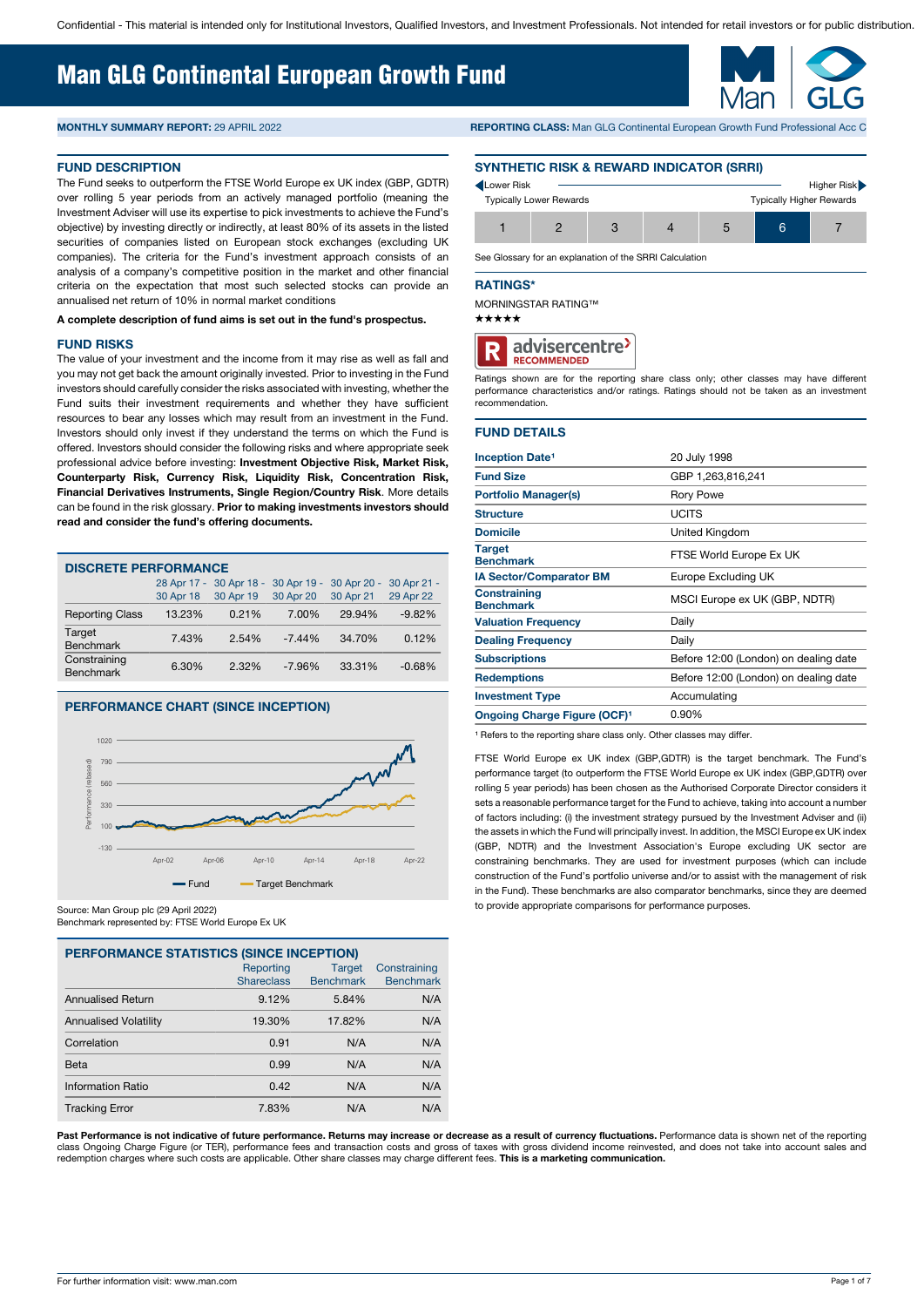

#### **COMMENTARY**

April was a negative absolute and relative performance month for the Fund. Both stock selection and the portfolio's sector profile were negative contributors, with the latter a drag because of the bias in favour of both discretionary consumer and technology names, areas which suffered more than the broader index last month.

A strong set of Q1 numbers from the portfolio companies have been unable to break the downtrend in the Fund's performance. This disconnect can be attributed to the ongoing upward pressure on bond yields in the face of an intensification of inflationary tensions. Following some relief in March, the portfolio suffered from a resumption of multiple compression in April.

The war in Ukraine and strict pandemic restrictions in China have exacerbated pre-existing supply-side constraints at a time when demand for goods and services in the US and Europe has maintained its rebound. Markets have had to adjust to a major upward shift in thinking relating to interest rates. A rapid ratcheting up of inflation and interest rate expectations has created uncomfortable conditions for our strategy, prolonging the valuation reset which began at the start of this year.

Stock selection in April was hurt by the share price weakness of Delivery Hero, Adyen, Vitrolife, Puma and ASML. These more than offset the positive absolute and relative performance of Chr. Hansen, Novo Nordisk, Ryanair, Ferrari and Nestlé.

Delivery Hero and Adyen continue to suffer from their long duration status in an environment of rising bond yields. Despite this we remain high conviction holders of both positions as we see no evidence which contradicts our investment thesis. Vitrolife's high earnings multiple on our forecasts for both this year and next continues to hurt its performance following its strong ascent last year. Both Puma and ASML published Q1 numbers which reinforced our confidence in both businesses but which were largely ignored by a market which is worrying about their future sensitivity to a global slowdown.

Delivery Hero's share price continued to detract from performance in April despite two positive announcements, illustrating the degree to which the market dislikes businesses which are not yet profitable. Early in April, Delivery Hero announced EUR 1.4bn in debt financing whilst upgrading 2022 guidance and committing to adjusted ebitda (earnings before interest, tax and depreciation) break-even by 2023 on a group-wide level. We believe management is highly focused on driving profitability with a clearly defined action plan.

Vitrolife saw an acceleration in organic growth in its Q1 numbers to 11 per cent. Its leading position in the recovering IVF market is driving revenue growth despite a difficult quarter for its time-lapse incubator business in China where lockdowns affected clinic access. The negative share price reaction was triggered by a lower-than-expected ebitda margin of 30 per cent, four points below the Pro Forma comparator of one year ago. The main driver of this deterioration was the uplift in resources allocated to newly acquired Igenomix. Despite a higher cost base than expected, we remain confident in the combined Group's ability to deliver annual double digit organic revenue growth over our five year forecasting period, alongside a recovery in the margin.

Puma produced a strong set of Q1 results with sales growth of 20 per cent at constant exchange rates (CER). These exceeded expectations despite another difficult quarter in China where sales declined by 37 per cent. Pandemic restrictions and the ongoing fall-out from the Better Cotton Initiative in China were not enough to hold back the Group globally, where brand heat continues to go from strength-to-strength. Operating profits exceeded expectations despite downward pressure on the gross margin from higher costs and a less favourable regional and channel mix.

ASML gave a reassuring Q1 update with regards to demand visibility through to next year. This should provide some comfort that, despite slowing demand for PCs/smartphones which together account for ~55% of the semiconductor end-market, ASML's revenue growth should remain robust. It is driven by technological transitions, semi onshoring projects, the proliferation of connected devices and ongoing supply shortages. Unprecedented demand for its lithography tools has led ASML to revisit its capacity plans for 2025. This bullish outlook was accompanied by a 1-point reduction in this year's gross margin guidance due to cost inflation. This, in addition to back-end loaded profitability improvements in H2, were met with discomfort.

Chr. Hansen recorded organic growth of 14 per cent in Q2 (to end-February) and increased its guidance to 7-11 per cent organic growth for FY22. Q2 was well-ahead of expectations and left organic growth for H1 at 12 per cent. The highlight was the volume-led growth in the Health & Nutrition division where demand for probiotic supplements, for example, was robust.

Novo Nordisk's Q1 sales grew by 18 per cent at CER, Novo's strongest quarter for two decades, led by the GLP-1 category which grew by 45 per cent. Ozempic, Novo's once-weekly injectable GLP-1, was again a material driver of Group growth. With also a doubling of sales in obesity, these Q1 numbers led Novo to upgrade its sales growth guidance for FY22 to a new range of 10-14 per cent at CER.

Nestlé produced organic growth of 7.6 per cent in Q1 which so far demonstrates that higher prices have not yet had a negative impact upon either volumes or trading down. The price component was 5.2 per cent, with a volume/mix contribution of 2.4 per cent. This demand inelasticity is impressive to see and surely speaks to the strength of Nestlé's competitive position in coffee, pet food and health sciences.

While we accept the requirement for lower multiples in a higher risk-free rate world, we remain convinced that we should continue to invest in those companies which we believe are best positioned to navigate today's challenging conditions. Even though a recession in 2023 is not yet inevitable, higher costs for both consumers and businesses will surely bring about a curtailment of economic activity. It explains why we do not want to compromise on the quality of the companies in the portfolio.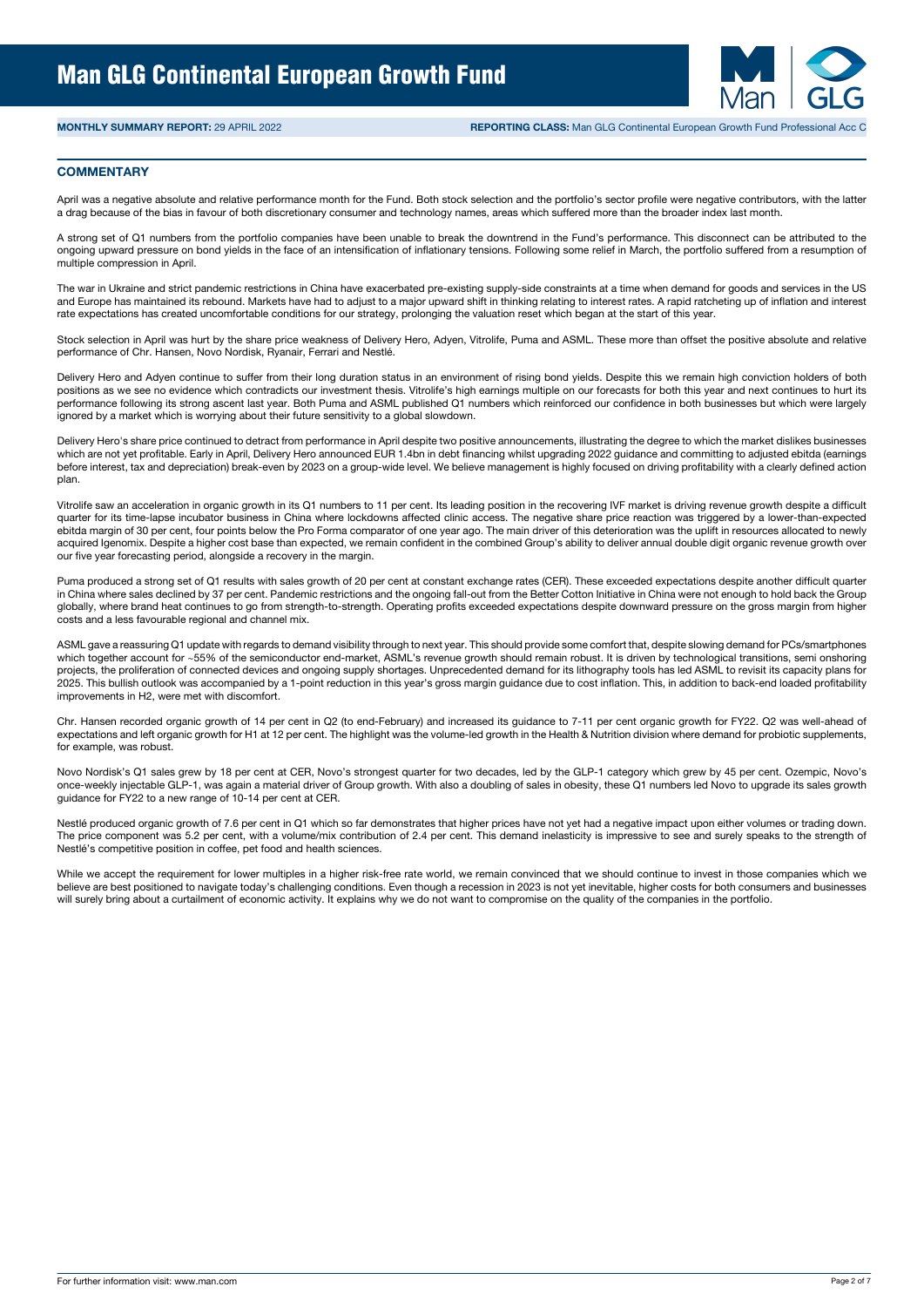

**MONTHLY SUMMARY REPORT:** 29 APRIL 2022 **REPORTING CLASS:** Man GLG Continental European Growth Fund Professional Acc C

| <b>CUMULATIVE PERFORMANCE</b> |           |                                   |                                  |                                     |                               |                |  |  |  |
|-------------------------------|-----------|-----------------------------------|----------------------------------|-------------------------------------|-------------------------------|----------------|--|--|--|
|                               | Fund      | <b>Target</b><br><b>Benchmark</b> | Constraining<br><b>Benchmark</b> | <b>Comparator Sector</b><br>Average | <b>Comparator Sector Rank</b> | Quartile       |  |  |  |
| 1 Month                       | $-4.08%$  | $-1.78%$                          | $-3.45%$                         | $-2.59%$                            | 89/111                        | $\overline{4}$ |  |  |  |
| 3 Months                      | $-5.46%$  | $-3.70%$                          | $-4.05%$                         | $-4.02%$                            | 93/111                        | 4              |  |  |  |
| 6 Months                      | $-16.71%$ | $-6.90%$                          | $-7.09\%$                        | $-8.53%$                            | 101/109                       | $\overline{4}$ |  |  |  |
| <b>YTD</b>                    | $-18.40%$ | $-8.71%$                          | $-9.09%$                         | $-9.99%$                            | 102/109                       | $\overline{4}$ |  |  |  |
| 1 Year                        | $-9.82%$  | 0.12%                             | $-0.68%$                         | $-2.38%$                            | 99/106                        | $\overline{4}$ |  |  |  |
| 3 Years                       | 25.37%    | 24.83%                            | 21.87%                           | 22.81%                              | 29/101                        | $\overline{2}$ |  |  |  |
| 5 Years                       | 42.25%    | 37.51%                            | 32.56%                           | 31.91%                              | 22/92                         |                |  |  |  |
| Since Inception               | 698.46%   | 286.35%                           | 292.56%                          | 273.45%                             | 3/24                          |                |  |  |  |

# **EXPOSURE AND RISK ANALYSIS**

| <b>HEADLINE EQUITY EXPOSURE</b> |        |
|---------------------------------|--------|
| No of positions                 | 28     |
| <b>Active Share</b>             | 75.66% |



#### **TOP ACTIVE EQUITY POSITIONS^**

| <b>Top 5 Overweights</b>       | Relative<br><b>Exposure</b>        |
|--------------------------------|------------------------------------|
| <b>L'OREAL</b>                 | 5.72%                              |
| <b>NOVO NORDISK AS</b>         | 4.99%                              |
| CHR. HANSEN HOLDING A/S        | 4.56%                              |
| LVMH MOET HENNESSY LOUIS VUITT | 4.50%                              |
| <b>FERRARI NV</b>              | 4.33%                              |
| <b>Top 5 Underweights</b>      | <b>Relative</b><br><b>Exposure</b> |
| NOVARTIS AG                    | $-2.65%$                           |
| <b>TOTALENERGIES SE</b>        | $-1.70%$                           |
| <b>SANOFI</b>                  | $-1.65%$                           |
| SIEMENS AKTIENGESELLSCHAFT     | $-1.29%$                           |
| <b>ALLIANZ SE</b>              | $-1.26%$                           |
|                                |                                    |

## **POSITION CONCENTRATION**

| Top 10 | 57.24% |
|--------|--------|
| Top 20 | 90.31% |
| Top 30 | 98.82% |



# **INDUSTRY EQUITY OVERWEIGHT/UNDERWEIGHTS**

| Relative<br><b>Exposure</b>        |  |  |  |
|------------------------------------|--|--|--|
| 14.18%                             |  |  |  |
| 5.11%                              |  |  |  |
| 4.10%                              |  |  |  |
| 2.63%                              |  |  |  |
| 2.49%                              |  |  |  |
| <b>Relative</b><br><b>Exposure</b> |  |  |  |
| $-6.12%$                           |  |  |  |
| $-5.54%$                           |  |  |  |
| $-4.50%$                           |  |  |  |
| $-4.48%$                           |  |  |  |
| $-3.65%$                           |  |  |  |
|                                    |  |  |  |

# **SECTOR EXPOSURE**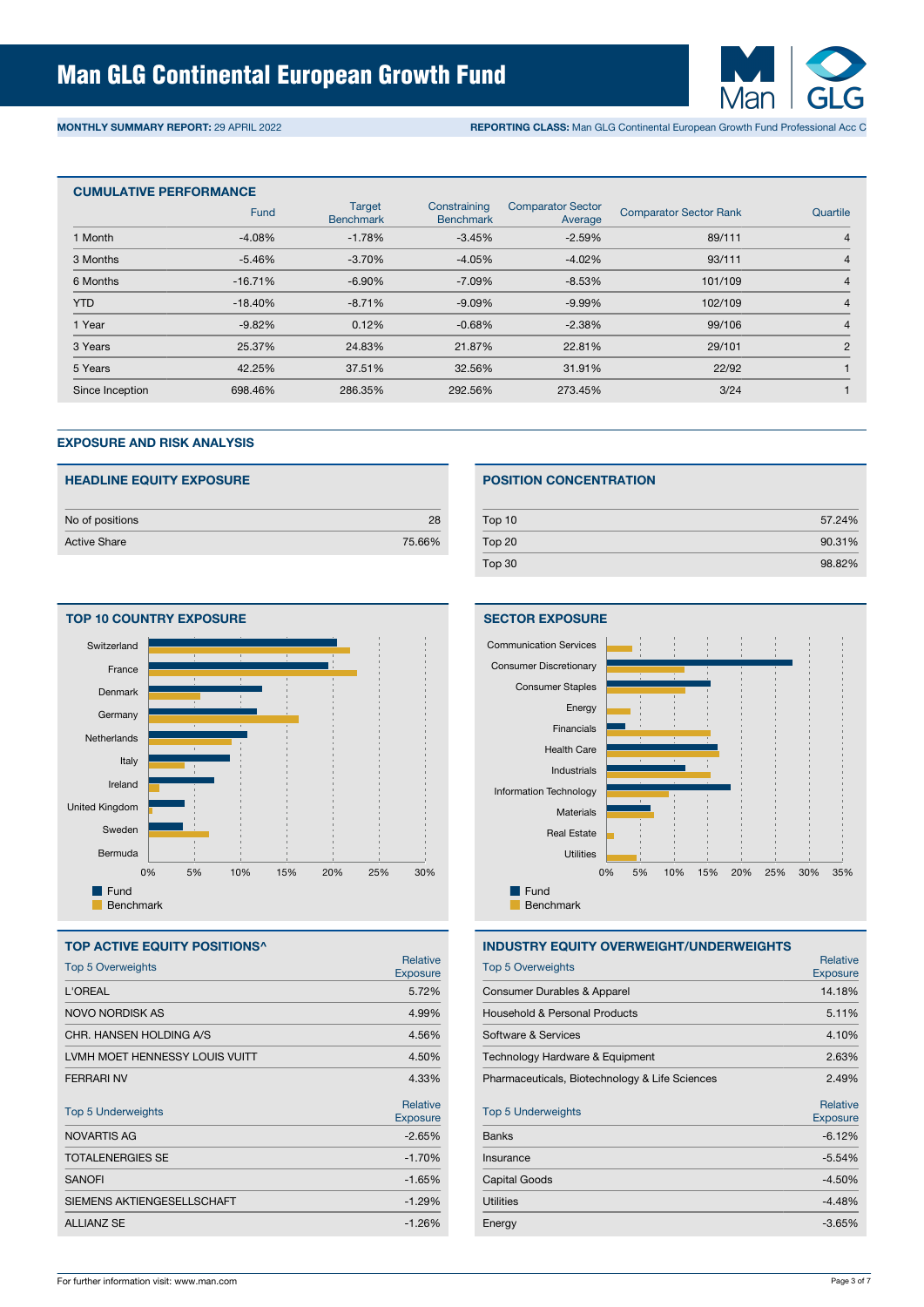

**MONTHLY SUMMARY REPORT:** 29 APRIL 2022 **REPORTING CLASS:** Man GLG Continental European Growth Fund Professional Acc C

| <b>TOP 10 EQUITY HOLDINGS^</b> |       |
|--------------------------------|-------|
| <b>Company Name</b>            | Fund  |
| NOVO NORDISK AS                | 7.63% |
| L'OREAL                        | 6.97% |
| LVMH MOET HENNESSY LOUIS VUITT | 6.97% |
| NESTLE S.A.                    | 6.73% |
| ASML HOLDING N.V.              | 6.72% |
| <b>FFRRARI NV</b>              | 4.70% |
| CHR. HANSEN HOLDING A/S        | 4.67% |
| ROCHE HOLDING AG               | 4.42% |
| <b>MONCLER SPA</b>             | 4.23% |
| <b>PUMA AG</b>                 | 4.21% |

| <b>EQUITY EXPOSURE BY MARKET CAP</b> |        |                 |  |  |  |  |  |  |  |
|--------------------------------------|--------|-----------------|--|--|--|--|--|--|--|
|                                      | Fund   | <b>Relative</b> |  |  |  |  |  |  |  |
| $$50Br +$                            | 51.20% | $-0.34%$        |  |  |  |  |  |  |  |
| \$10Bn - \$50Bn                      | 37.10% | $-5.13%$        |  |  |  |  |  |  |  |
| \$2Bn - \$10Bn                       | 10.52% | 4.66%           |  |  |  |  |  |  |  |
| $$0 - $0.25Bn$                       | 0.00%  | 0.00%           |  |  |  |  |  |  |  |

|      | <b>HISTORICAL PERFORMANCE</b> |                              |          |                          |                |                          |           |           |            |           |          |            |            |
|------|-------------------------------|------------------------------|----------|--------------------------|----------------|--------------------------|-----------|-----------|------------|-----------|----------|------------|------------|
|      | Jan                           | Feb                          | Mar      | Apr                      | May            | Jun                      | Jul       | Aug       | <b>Sep</b> | Oct       | Nov      | <b>Dec</b> | <b>YTD</b> |
| 1998 | $\overline{\phantom{a}}$      | $\qquad \qquad \blacksquare$ |          | $\overline{\phantom{a}}$ | $\overline{a}$ | $\overline{\phantom{a}}$ | 0.52%     | $-17.15%$ | $-7.87%$   | 10.96%    | 11.48%   | 3.09%      | $-2.15%$   |
| 1999 | 6.30%                         | $-2.47%$                     | $-1.47%$ | 0.87%                    | $-3.21%$       | 6.47%                    | $-1.45%$  | 1.53%     | $-4.28%$   | 3.20%     | 13.85%   | 12.80%     | 34.77%     |
| 2000 | $-1.95%$                      | 17.96%                       | $-1.90%$ | $-2.24%$                 | 4.89%          | 2.55%                    | $-0.99%$  | 3.94%     | $-4.76%$   | $-5.21%$  | $-2.14%$ | 3.36%      | 12.11%     |
| 2001 | 2.95%                         | $-8.80%$                     | $-8.21%$ | 6.05%                    | $-3.22%$       | $-4.01%$                 | $-2.22%$  | $-2.27%$  | $-16.06%$  | 4.17%     | 10.21%   | $-0.29%$   | $-22.05%$  |
| 2002 | $-1.55%$                      | $-4.54%$                     | 7.02%    | $-3.28%$                 | 1.29%          | $-8.76%$                 | $-12.08%$ | $-1.74%$  | $-13.83%$  | 7.25%     | 6.83%    | $-7.72%$   | $-29.23%$  |
| 2003 | $-5.68%$                      | 0.25%                        | $-2.17%$ | 13.69%                   | 2.94%          | 2.44%                    | 5.01%     | 3.03%     | $-2.96%$   | 4.27%     | 3.33%    | 3.17%      | 29.43%     |
| 2004 | 2.30%                         | 0.29%                        | $-3.55%$ | 3.50%                    | $-2.65%$       | 4.03%                    | $-4.28%$  | 1.36%     | 4.92%      | 2.82%     | 2.14%    | 3.05%      | 14.26%     |
| 2005 | $-0.09%$                      | 3.71%                        | 0.18%    | $-4.01%$                 | 5.86%          | 3.16%                    | 8.26%     | $-2.20%$  | 5.23%      | $-4.97%$  | 6.51%    | 4.91%      | 28.70%     |
| 2006 | 5.61%                         | 4.02%                        | 4.19%    | 0.44%                    | $-7.38%$       | 1.15%                    | $-0.07%$  | 1.67%     | 2.43%      | 0.90%     | 1.53%    | 3.57%      | 18.92%     |
| 2007 | 2.12%                         | $-0.12%$                     | 3.86%    | 5.14%                    | 1.74%          | $-2.67%$                 | $-3.78%$  | $-1.14%$  | 4.38%      | 1.33%     | $-1.20%$ | 3.42%      | 13.37%     |
| 2008 | $-12.54%$                     | 4.21%                        | $-1.35%$ | 3.09%                    | 2.25%          | $-10.59%$                | $-0.88%$  | 2.86%     | $-15.01%$  | $-19.69%$ | 8.78%    | 17.22%     | $-24.81%$  |
| 2009 | $-10.93%$                     | $-9.80%$                     | 9.19%    | 12.54%                   | 4.74%          | $-5.08%$                 | 7.23%     | 11.40%    | 6.90%      | $-3.40%$  | 1.64%    | 2.94%      | 26.69%     |
| 2010 | $-6.39%$                      | 2.33%                        | 9.82%    | $-3.99%$                 | $-7.43%$       | $-3.59%$                 | 6.77%     | $-4.42%$  | 11.51%     | 5.41%     | $-3.63%$ | 9.84%      | 14.45%     |
| 2011 | 2.01%                         | 1.39%                        | 2.18%    | 4.12%                    | $-1.56%$       | 0.68%                    | $-7.41%$  | $-10.91%$ | $-7.18%$   | 11.14%    | $-9.23%$ | 0.81%      | $-15.08%$  |
| 2012 | 8.70%                         | 6.52%                        | $-1.69%$ | $-4.86%$                 | $-8.25%$       | 4.76%                    | 2.77%     | 4.96%     | 2.46%      | 3.41%     | 3.05%    | 2.02%      | 25.07%     |
| 2013 | 9.40%                         | 1.05%                        | $-0.54%$ | 1.26%                    | 3.85%          | $-4.30%$                 | 6.71%     | $-2.15%$  | 2.67%      | 6.76%     | 0.40%    | 1.16%      | 28.62%     |
| 2014 | $-2.97%$                      | 5.54%                        | 0.91%    | $-0.83%$                 | 1.33%          | $-2.45%$                 | $-3.86%$  | 1.36%     | $-1.09%$   | 0.88%     | 7.64%    | 0.98%      | 7.06%      |
| 2015 | 3.75%                         | 2.16%                        | 5.46%    | 1.47%                    | 4.40%          | $-4.49%$                 | 5.00%     | $-2.06%$  | 1.78%      | 2.40%     | 3.40%    | 5.07%      | 31.69%     |
| 2016 | $-1.60%$                      | 2.20%                        | 1.14%    | $-2.07%$                 | 1.45%          | 3.35%                    | 6.04%     | 0.80%     | 2.14%      | 2.18%     | $-3.45%$ | 3.59%      | 16.52%     |
| 2017 | 2.36%                         | $-0.45%$                     | 3.00%    | 4.47%                    | 5.45%          | $-1.75%$                 | 5.03%     | 2.83%     | $-2.61%$   | 1.26%     | $-2.15%$ | 0.29%      | 18.74%     |
| 2018 | 2.61%                         | 0.00%                        | $-1.40%$ | 3.34%                    | 2.51%          | 0.91%                    | 0.70%     | 2.45%     | $-3.69%$   | $-9.04%$  | $-3.08%$ | $-6.15%$   | $-11.09%$  |
| 2019 | 5.66%                         | 3.52%                        | 0.85%    | 6.84%                    | $-1.42%$       | 6.69%                    | 2.22%     | $-3.83%$  | $-1.81%$   | $-0.29%$  | 6.60%    | 2.83%      | 30.74%     |
| 2020 | $-0.28%$                      | $-6.09%$                     | $-3.64%$ | 6.88%                    | 10.06%         | 4.24%                    | 0.26%     | 0.73%     | 2.97%      | $-5.55%$  | 7.52%    | 6.68%      | 24.65%     |
| 2021 | $-4.18%$                      | $-2.62%$                     | 0.23%    | 7.50%                    | $-0.91%$       | 3.37%                    | 3.14%     | 3.62%     | $-5.59%$   | 4.76%     | 1.44%    | 0.62%      | 11.11%     |
| 2022 | $-13.69%$                     | $-5.67%$                     | 4.48%    | $-4.08%$                 |                |                          |           |           |            |           |          |            | $-18.40%$  |

| <b>NAV TABLE</b> |            |        |        |        |              |                                  |                       |                              |                           |            |                    |
|------------------|------------|--------|--------|--------|--------------|----------------------------------|-----------------------|------------------------------|---------------------------|------------|--------------------|
| Class            | <b>NAV</b> | 2019   | 2020   | 2021   | <b>ISIN</b>  | <b>Minimum</b><br><b>Initial</b> | Minimum<br>Additional | Entry<br>Charge <sup>±</sup> | Redemption<br>Fee (Up to) | <b>OCF</b> | Performance<br>Fee |
| C GBP            | 715.10     | 30.74% | 24.65% | 11.11% | GB00B0119487 | 500,000                          | 1.000                 | N/A                          | N/A                       | 0.90%      | N/A                |
| A GBP            | 621.50     | 29.77% | 23.73% | 10.27% | GB00B0119370 | 500.000                          | 250                   | N/A                          | N/A                       | 1.65%      | N/A                |
| CH GBP           | 179.50     | 38.36% | 16.95% | 18.53% | GB00BYNRH370 | 500.000                          | 000, ا                | N/A                          | N/A                       | 0.90%      | N/A                |

\*Awards and/or ratings should not be construed as an endorsement of any Man Group company nor or of their products or services. Please refer to the websites of the sponsors/ issuers for information regarding the criteria on which the awards/ratings are determined.

Morningstar Analyst Rating™ & Morningstar Rating™ © Morningstar. All rights reserved. The information contained herein: (1) is proprietary to Morningstar and/or its content providers;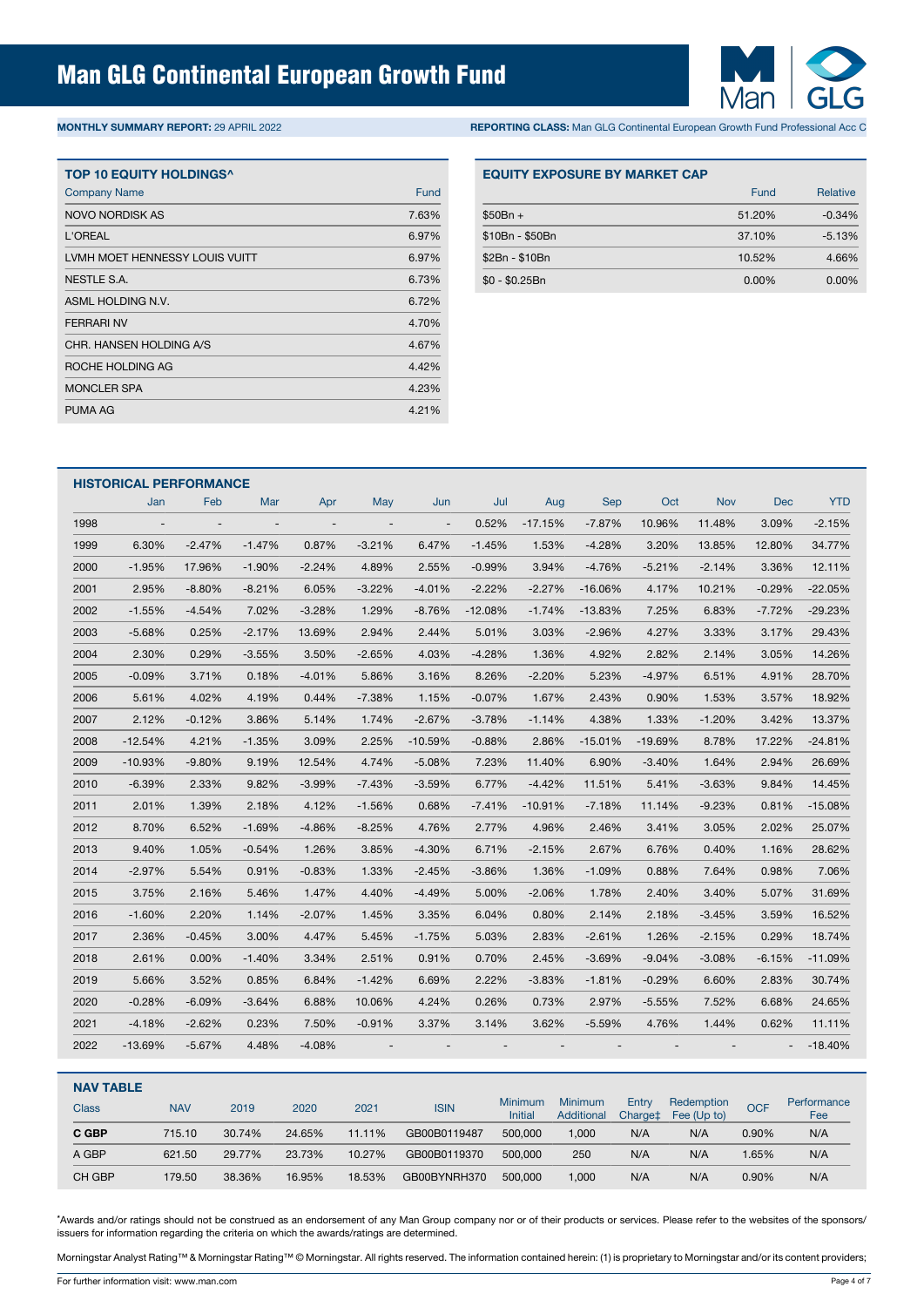

**MONTHLY SUMMARY REPORT:** 29 APRIL 2022 **REPORTING CLASS:** Man GLG Continental European Growth Fund Professional Acc C

(2) may not be copied or distributed; and (3) is not warranted to be accurate, complete or timely. Neither Morningstar nor its content providers are responsible for any damages or losses arising from any use of this information. Morningstar Rating past performance is no guarantee of future results. Where applicable, detailed information about Morningstar's Analyst Rating & the Morningstar Rating, including their methodology, is available upon request.

**†**Please refer to the Fund's prospectus for further details.

**^**The organisations and/or financial instruments mentioned are for reference purposes only. The content of this material should not be construed as a recommendation for their purchase or sale.

# **RISK GLOSSARY**

**Investment Objective Risk** - There is no guarantee that the Fund will achieve its investment objective.

**Market Risk** - The Fund is subject to normal market fluctuations and the risks associated with investing in international securities markets. Therefore, the value of your investment and the income from it may rise as well as fall and you may not get back the amount originally invested.

**Counterparty Risk** - The Fund will be exposed to credit risk on counterparties with which it trades in relation to on-exchange traded instruments such as futures and options and where applicable, 'over-the-counter' ("OTC","non-exchange") transactions. OTC instruments may also be less liquid and are not afforded the same protections that may apply to participants trading instruments on an organised exchange.

**Currency Risk** - The value of investments designated in another currency may rise and fall due to exchange rate fluctuations. Adverse movements in currency exchange rates may result in a decrease in return and a loss of capital. It may not be possible or practicable to successfully hedge against the currency risk exposure in all circumstances.

**Liquidity Risk** - The Fund may make investments or hold trading positions in markets that are volatile and which may become illiquid. Timely and cost efficient sale of trading positions can be impaired by decreased trading volume and/or increased price volatility.

**Concentration Risk** - The Fund may invest in a limited number of investments which can increase the volatility of performance.

Financial Derivatives Instruments - The Fund may invest in financial derivative instruments ("FDI") (instruments whose prices are dependent on one or more underlying asset) typically for hedging purposes. The use of FDI involves additional risks such as high sensitivity to price movements of the asset on which it is based. The use of FDI may multiply the gains or losses.

**Single Region/Country Risk** - The Fund is a specialist country-specific or geographic regional fund, the investment carries greater risk than a more internationally diversified portfolio.

**A complete description of risks is set out in the Fund's prospectus.**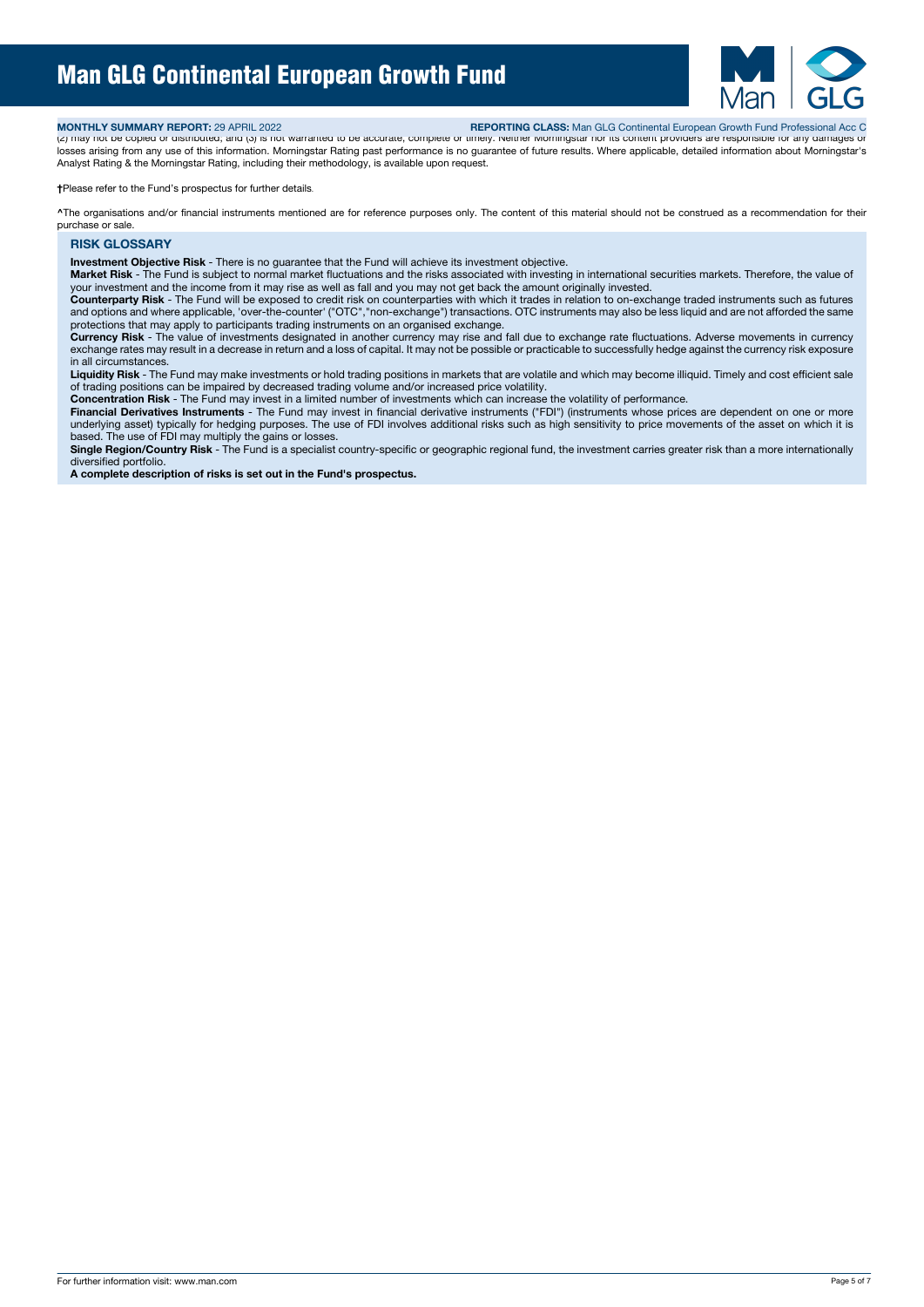

#### **GLOSSARY**

Active Share **Active share** is a measure of the percentage of stock holdings in a manager's portfolio that differ from the reference index. An annualised Return An annualised total return is an average amount of money earned by an investment each year over a given time period. It is calculated to show<br>what an investor would earn over a period of time if the an Annualised Volatility is the rate and extent at which the price of a portfolio, security or index, moves up and down. If the price swings up and down with<br>Iare movements, it has high volatility. If the price moves more slo A measure of how sensitive an investment portfolio is to market movements. The sign of the beta (+/-) indicates whether, on average, the<br>portfolio's returns move in line with (+), or in the opposite direction (-), to the m less (more) than 1, it means that the security is theoretically less (more) volatile than the market. **Comparator Benchmark** An index or similar factor against which a fund manager invites investors to compare a fund's performance. Constraining Benchmark An index or similar factor that fund managers use to limit or constrain how they construct a fund's portfolio. By the default this is also a comparator benchmark. Correlation **A** measure of the interdependence or strength of the relationship between two investments. A correlation of 1 means that the two investments are perfectly synchronised, -1 implies that they move in symmetrically opposite directions and 0 means no relationship between them. Distribution Yield The distribution yield reflects the amounts that may be expected to be distributed over the next twelve months as a percentage of the fund's<br>net asset value per share as at the date shown, and may be est tax on distributions. Entry Charge The entry charge shown is a maximum figure and in some cases you might pay less. Please refer to your financial advisor or the distributor for the distributor for the distributor for the actual charges. Exposure This refers to the part of a portfolio that is subject to the price movements of a specific security, sector, market or economic variable. It is<br>typically expressed as a percentage of the total portfolio, e.g. the Information Ratio Anatio of portfolio returns above the excess returns of a benchmark (usually an index) to the volatility of those returns. The ratio measures a<br>portfolio manager's ability to generate excess returns relat **Market Cap** The market value of a company's outstanding shares. The micro dollar market capitalisation is from 0 to \$500m, the small dollar market capitalisation is from \$500m to \$2.5bn, the mid dollar market capitalisation is from \$2.5bn to \$5bn, the large dollar market capitalisation is from \$5bn to \$12.5bn and the mega dollar market capitalisation is \$12.5bn and above. The Net Asset Value (NAV) represents the value per share. It is calculated by dividing the total net asset value of the fund (the value of the value of the value of the value of the fund's assets less its liabilities) by t Ongoing Charge Figure (OCF) The OCF is estimated and based on expenses and may vary from year to year. It includes management fees but excludes performance fees<br>(where applicable) and portfolio transaction costs, except in another sub-fund. The charges you pay are used to pay the costs of running the Fund, including the costs of marketing and distributing it. These charges reduce the potential growth of your investment. **Overweight/Underweight** Refers to a fund's position in line with its chosen reference index. Overweight means a fund holds more of a certain security than the reference index and underweight means a fund holds less of a certain security compared to its reference index. Performance Fee The payment made to an Investment Manager if certain performance levels are achieved (often over and above any levels set out in the<br>investment objective) within a set time period. Please refer to the fund' **Position Concentration** The proportion of a portfolio's net asset value represented by the largest (e.g. 5/10/20) positions. **Quartile Ranking** Quartile rankings are a measure of how well a fund has performed against a group of similarly categorised funds. The rankings range from 1 to 4, with 1 representing the fund's performance being in the top 25% of funds in its sector. **Redemption Fee** This is the maximum amount by which your investment may be reduced prior to the proceeds being paid out. Sector (i) a sector is an area of the economy in which businesses share the same or a related product or service. It can also be thought of as an industry or market that shares common operating characteristics. Dividing an economy as a whole. **Sector (ii)** A peer group of funds which have a similar investment objective or invest in the same type of assets. These are organised by independent companies such as the Investment Association in the UK. The average performance of a sector is often used to compare with the performance of an individual fund in the sector. Sharpe Ratio The Sharpe Ratio is a measure for calculating risk-adjusted return, and has become the industry standard for such calculations. The Sharpe<br>Ratio is the average return earned in excess of the risk-free rate per an absolute measure of risk-adjusted return, negative Sharpe Ratios can be misleading and are therefore shown as N/A. **Synthetic Risk & Reward Indicator (SRRI)** Featured on the Key Investor Information Document (KIID), the SRRI is a measure of the overall risk and reward profile of a fund. Funds are<br>categorised on a scale from 1 to 7 where 1 is the lowest risk and 7 is the highest Target Benchmark **Submark** An index or similar factor that is part of a target a fund manager has set for a fund's performance to match or exceed (including anything used<br>for performance fee calculation). By default this i Tracking Error Tracking error is a measure of the divergence between a portfolio's returns and the benchmark or index against which it is managed. **YTD** Year-to-date